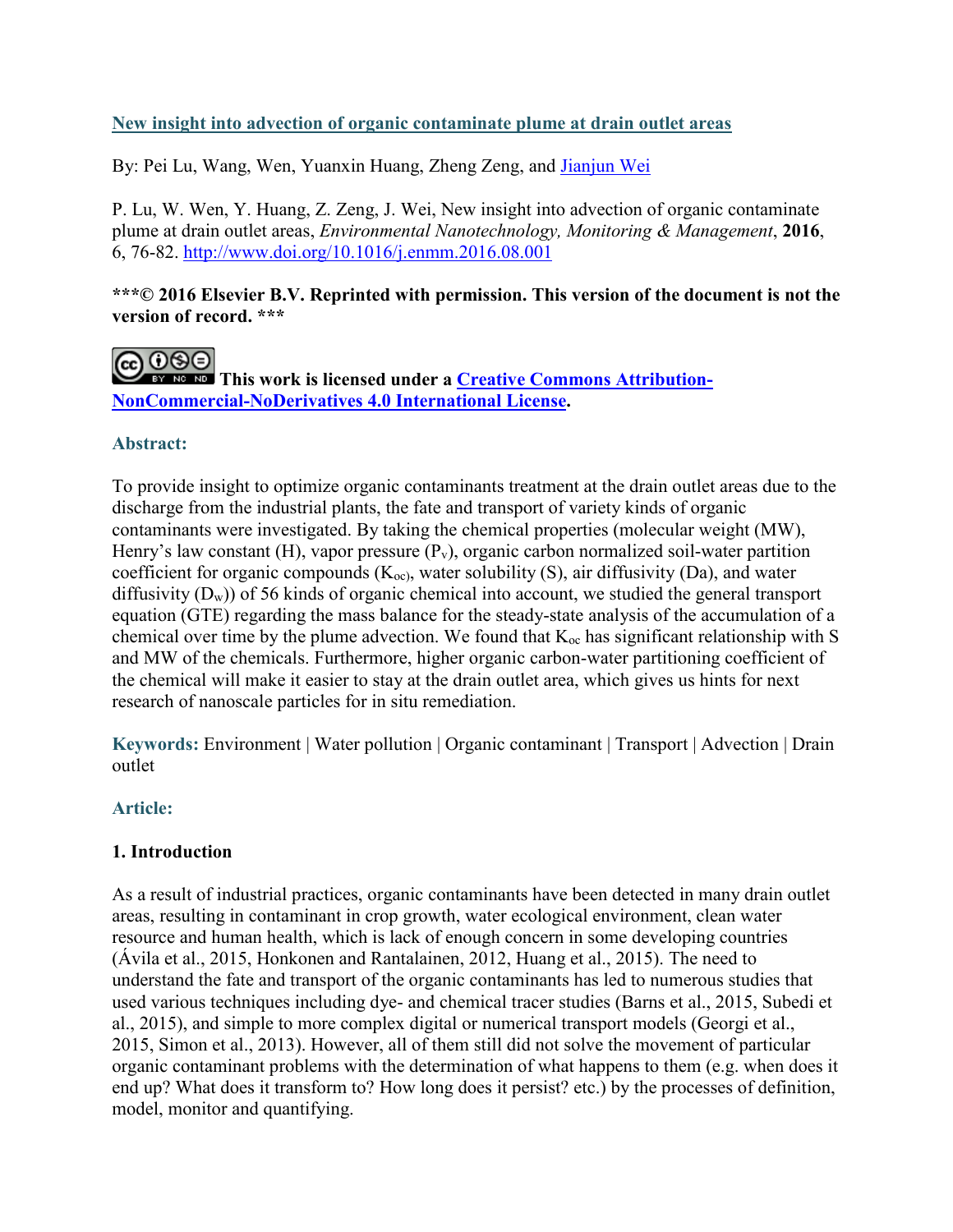Obviously, the non-uniform/non-steady-state has more problems of interest. Most of the fate and transport phenomenon of the contaminants in natural or man-made systems are non-uniform and non-steady-state (Ramšak et al., 2013). However, it is difficult to define them and make models to quantify due to their un-directional concentration distribution. Moreover, the real and complex system includes solids and voids and there are lack of detailed data on its configuration within the void space (Yao et al., 2013). Thus, under some conditions, researchers just make it simple and assume it steady-state to do qualitative analysis. Luckily, researchers still could validate the model at a point within the void space by both recognizing the porous medium domain as a whole visualized as a continuum, and each of the phases and components as a continuum (Chabauty et al., 2015, Cheng and Saiers, 2015, Essaid et al., 2015). Sincerely, what more important is to win the public's concern like (Robles-Morua et al., 2012) did before. They showed that the regions in the river are in noncompliance with fresh water pathogen norms. It was shown that these risks are highly sensitive to spatiotemporal variability in river discharges and uncertainty in pathogen removal rates. Thus, the local government and people could be conscious of this series problem.

In this study, we derived the general transport equation (GTE) with the mass balance equation for the 56 kinds of organic chemicals. After solving the problem about GTE, we could get the accumulation of a substance over time within the defined control volume with the independent variables of the flux that we should assume. Specific information about chemical parameters that is needed includes molecular weight (MW), Henry's law constant (H), vapor pressure  $(P_v)$ , organic carbon normalized soil-water partition coefficient for organic compounds  $(K_{\text{oc}})$ , water solubility (S), air diffusivity (Da), and water diffusivity (D<sub>w</sub>).

#### **2. Methodology**

In order to investigate the consistency between the tabulated values in Table S1, we firstly calculated the estimated Henry's law constant H(cal) using the following equation (Lesser et al., 2008, Luo, 2009):

$$
H(cal) = \frac{P_v M}{RTS}
$$
 (1)

where R is the gas constant of 0.082 L-vapor atm mol<sup>-1</sup> K<sup>-1</sup>, T is the absolute temperature (K),  $P_v$  is the vapor pressure (atm), S is the solubility (g/L-water) and M is the molecular weight of the chemical (g/mol).

Furthermore,  $K_{\infty}$  has been correlated with the aqueous solubility and the solubility gives a good first approximation of adsorption when  $logK_{oc}$  is plotted against logS for a group of organic compounds as the following equation (Shea, 1989):

$$
logK_{oc} = 3.94 - 0.50logS
$$
 (2)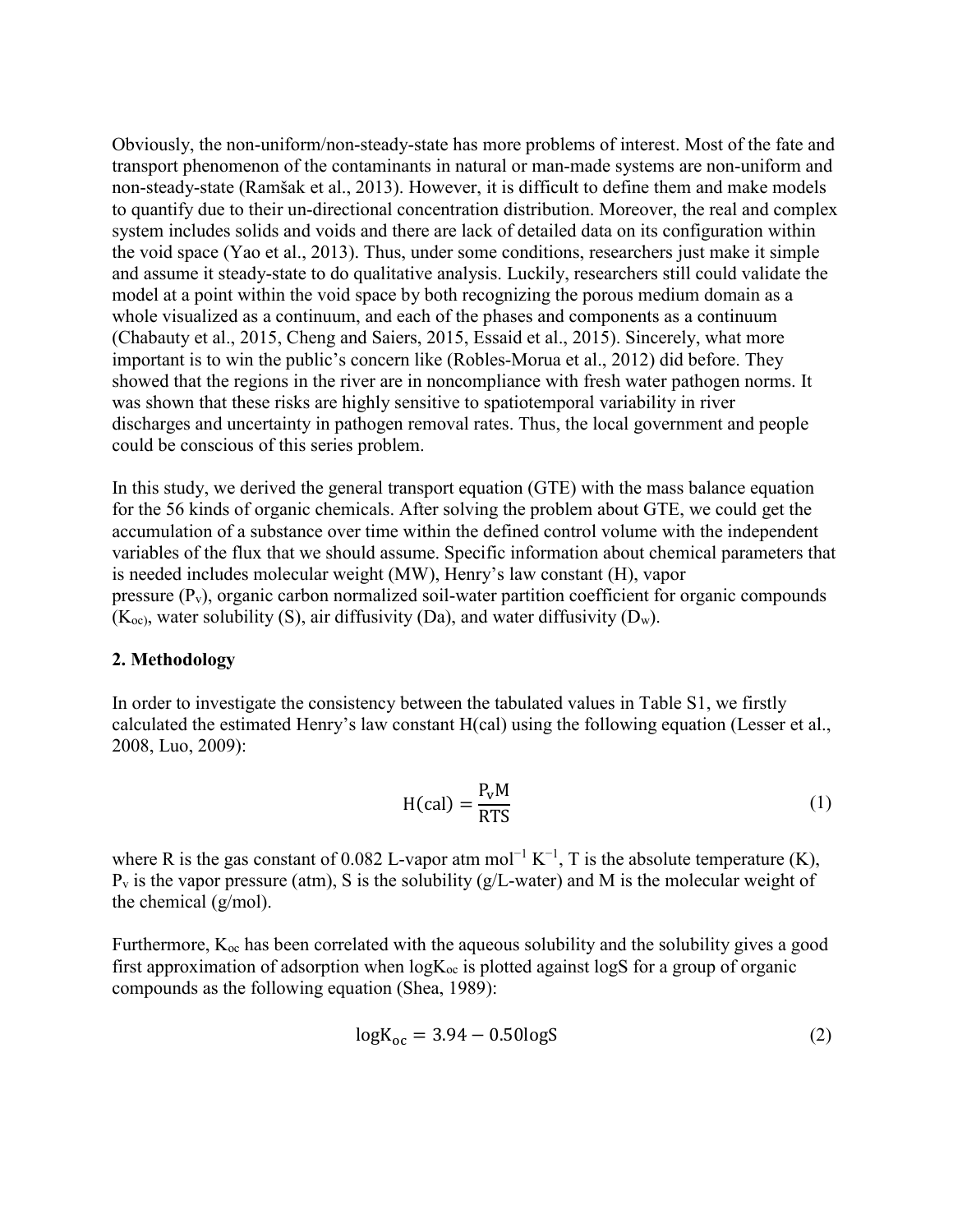The expressions for fraction of total mass in dissolved phase, fraction of total mass in sorbed phase, and fraction of total mass in vapor phase are shown as follows and the derivative details are included in SI:

fraction – dissolved = 
$$
\frac{\phi_m C_m V}{\rho C_T V} = \frac{\phi_m}{H\phi_v + \phi_m + \rho K_s}
$$
 (3)

fraction – sorbed = 
$$
\frac{\rho C_v V}{\rho C_T V} = \frac{\rho K_s}{H \phi_v + \phi_m + \rho K_s}
$$
 (4)

fraction – vapor = 
$$
\frac{\phi_v C_v V}{\rho C_T V} = \frac{H\phi_v}{H\phi_v + \phi_m + \rho K_s}
$$
 (5)

where, in our study,  $C_m$ ,  $C_s$ ,  $C_v$ , and  $C_T$  are dissolved concentration ( $g/L^3$ -water), sorbed concentration (g/L<sup>3</sup>-soil), vapor concentration (g/L<sup>3</sup>-vapor), and total concentration (g/L<sup>3</sup>), respectively, soil bulk density  $p=1.5$  kg-soil/cm<sup>3</sup>-soil,  $\Phi_y = 0.2$  L-vapor/cm<sup>3</sup>-total voids,  $\Phi_m = 0.2$  cm<sup>3</sup>-water/cm<sup>3</sup>-total voids,  $K_s = f_{oc} * K_{oc}$  with fraction of organic carbon  $f_{oc} = 0.01$  g-OC/g-soil.

Using the advection model schematically illustrated in Fig. 1, the following mass balance equation could be obtained to derive the transient concentration curve (Cavanagh et al., 2014, Lundegard and Johnson, 2004):

$$
\frac{dM}{dt} = C_0 q_m A - C_{600} q_m A + Re
$$
 (6)

where M is the mass of the chemical (g), t is the time (day),  $C_0$  is the source concentration (g/L<sup>3</sup>),  $q_m$  is the specific discharge ( $L^3$ /day/m<sup>2</sup>), C<sub>600</sub> is the concentration at 600 cm (g/L<sup>3</sup>), A is the cross area (m<sup>2</sup>), and Re is the reaction term (g/day).



**Fig. 1.** Scheme of the advection model for organic chemicals at the drain outlet areas.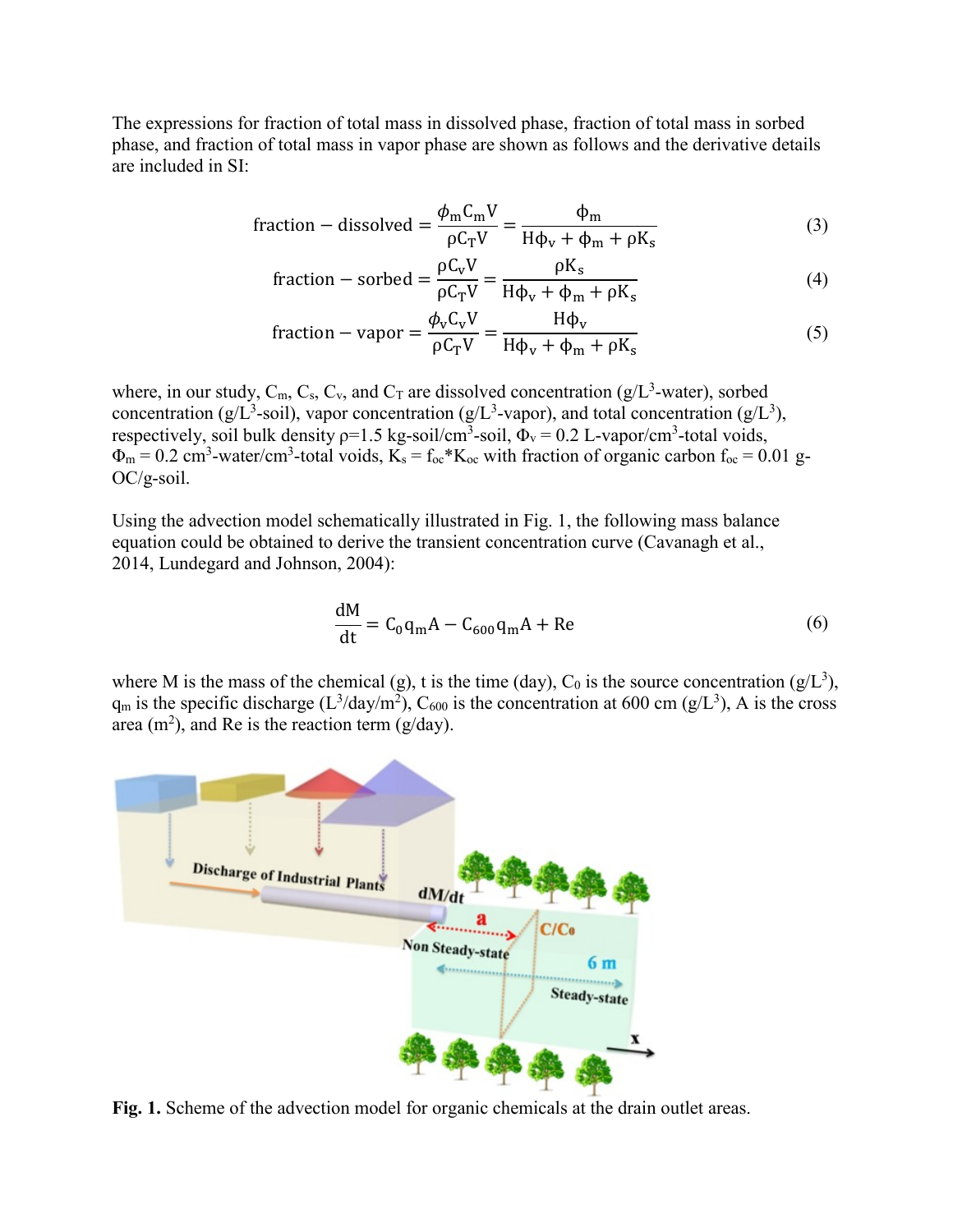With the assumption of steady-state and no reaction, we can obtain the following equations:

$$
\frac{dM}{dt} = 0 \text{and} C_{600} = C_0 \tag{7}
$$

With another control volume cutting at x, another mass balance equation could be obtained:

$$
\frac{dM}{dt} = C_0 q_m A - C_x q_m A + Re
$$
 (8)

So at steady-state  $C = C_0$  over x.

In this case, we divided the control volume into two control volumes when the plume reaches a with the moving of the plume, then

$$
\frac{dM}{dt} = C_0 q_m A - C_a q_m A \tag{9}
$$

So we can get  $C = C_0$  when  $x \le a$  or  $x = a$ , and  $C = 0$  when  $x \ge a$ .

For problems, where diffusion, dispersion, and reduction are negligible in comparison with advection, there are stationary vapor and solid phases with the moving bulk water along the x direction and the geometry is such that the problem can be treated as one-dimensional (Lundegard and Johnson, 2004), the GTE can be reduced from

$$
\frac{\partial}{\partial t}(\phi_{\rm v}C_{\rm v} + \phi_{\rm m}C_{\rm m} + \rho C_{\rm s}) = -\frac{\partial}{\partial x}(q_{\rm m,x}C_{\rm m}) + \frac{\partial}{\partial x}\left(D_{\rm m}^{\rm eff} \frac{\partial C_{\rm m}}{\partial x} + \phi_{\rm m}D_{\rm m}^{\rm{diap}} \frac{\partial C_{\rm m}}{\partial x}\right) \tag{10}
$$

to:

$$
\frac{\partial}{\partial t}\{(\phi_v H + \phi_m + \rho K_s)C_m\} = -\frac{\partial}{\partial x}(q_{m,x}C_m)
$$
\n(11)

where  $D<sup>eff</sup>$  and  $D<sup>disp</sup>$  are diffusion and dispersion coefficient, respectively.

We will look into the solution for the case where chemical is not present initially at the model domain boundaries, the concentration suddenly is increased and remains relatively constant at one boundary  $(x = 0)$ . In this case, the boundary and initial conditions are:

 $C = C_0$  at  $x = 0$  and all t, and  $C = 0$  at  $t = 0$  and all x.

When  $C(x, t) = 0$ , the GTE solution is: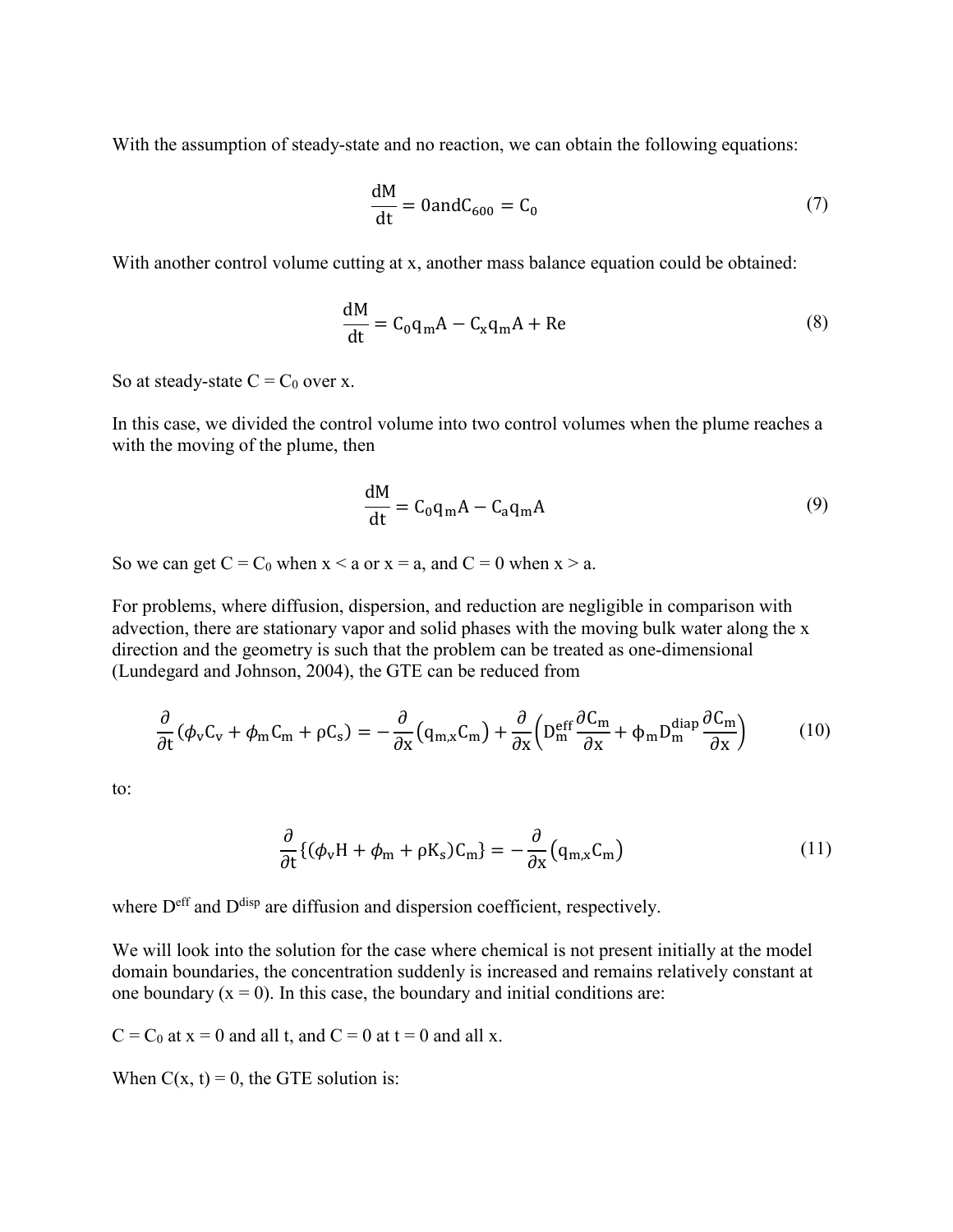$$
x > \frac{q_{m,x}t}{H\phi_v + \phi_m + \rho_b K_{i,s}}
$$
(12)

When  $C(x, t) = C_0$ , the GTE solution is:

$$
x \le \frac{q_{m,x}t}{H\phi_v + \phi_m + \rho_b K_{i,s}}
$$
(13)

where, in our model, bulk density  $\rho_b = 1.7 \text{ kg-soil/L-soil}$ ; total porosity = 0.35 cm<sup>3</sup>-pores/cm<sup>3</sup>media, moisture content =  $0.32 \text{ cm}^3$ -H<sub>2</sub>O/cm<sup>3</sup>-total volume;  $\Phi_m = 0.2 \text{ L-water/L-total voids}$ ;  $f_{oc} = 0.02$  g-OC/g-solids, and a specific discharge rate of 10 cm/min.



**Fig. 2.** Chemical properties of 56 kinds of organic chemicals (see Table S1). (a). Diffusion coefficient in air vs. molecular weight. (b) Vapor pressure vs. molecular weight. (c) Solubility vs molecular weight. (d) Organic carbon normalized soil-water partition coefficient for organic compounds vs molecular weight.

### **3. Results and discussion**

Regarding the chemical properties of the 56 kinds of chemicals from Fig. 2a–d (diffusion coefficient in water vs. molecular weight see Fig. S1), as molecular weights of the chemicals increase, the solubility, vapor pressure, and diffusion coefficient in air or water decrease while organic carbon-water partitioning coefficient increases. Using the molecular weights of 56 kinds of organic chemicals as the reference variables, among them, Fig. 2a, d and Fig. S1 show that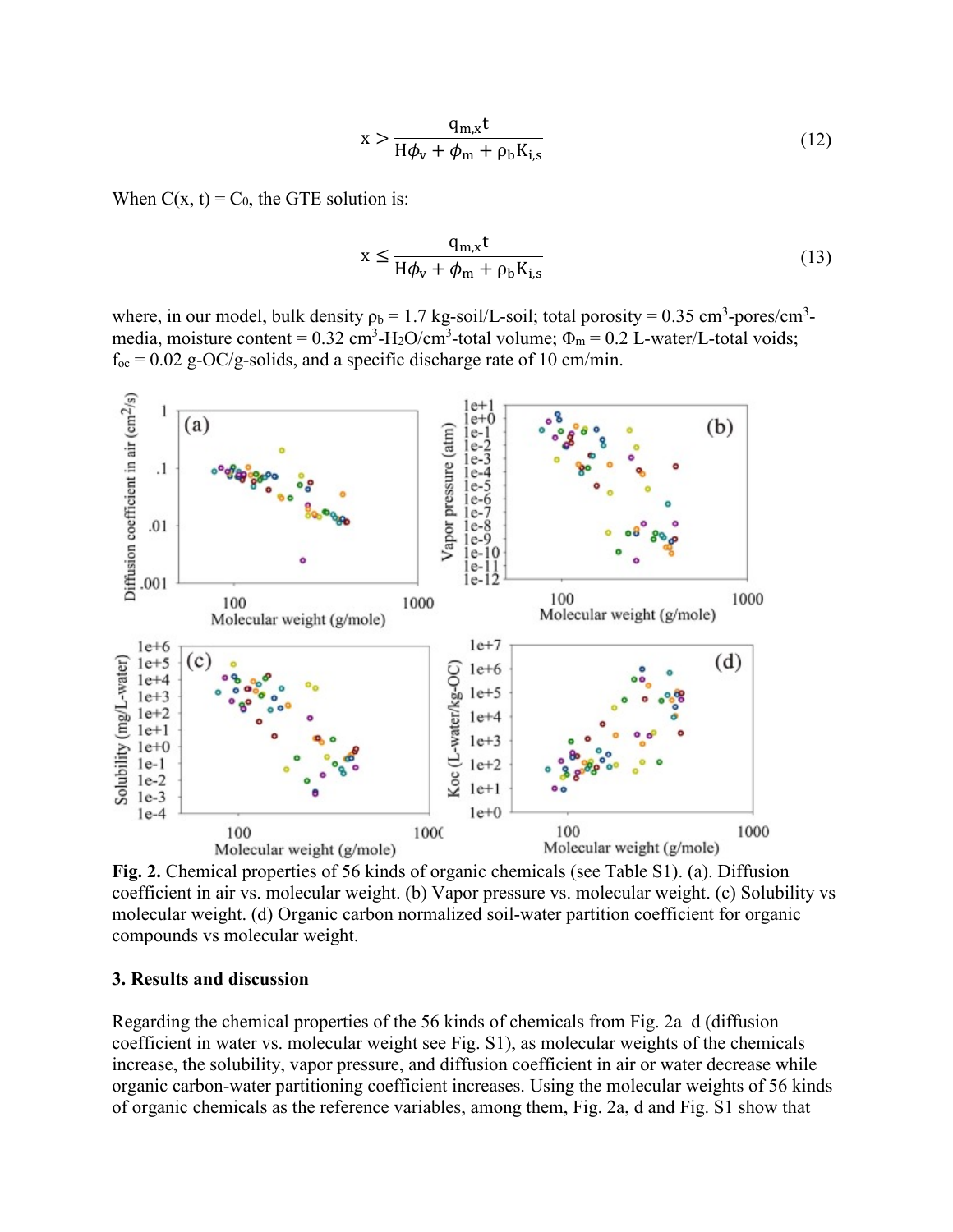there are only several kinds of chemicals that deviate from the trend by more than one order of magnitude from the average, note that we define one order of magnitude as the level of correlation, which suggests that there is a strong correlation between molecular weight and the organic carbon-water partitioning coefficient/diffusion coefficient in water/air. However, a lot of chemicals have vapor pressures and solubilities that are above or below one order of magnitude from the average, which would suggest that there is no significant correlation between molecular weight and solubility/vapor pressure.

Fig. 3 shows the pairs of estimated Henry's law constant H(cal) vs. Henry's law constant H of all 56 chemicals and one order below or above boundary lines. There are a total of 9 organic chemicals that fall outside of the region established by the two boundary lines. The pairs of values of chemicals differ by more than an order of magnitude. These chemicals include 3,3 dichlorobenzidine, benzo(a)pyrene, *b*-HCH, toxaphene, benzo(b)fluoranthene, aldrin, fluoranthene, and dieldrin. Recall the vapor pressures and solubility of these chemical that fall outside of the bands from Table S1, most of them have vapor pressures that are positioned at the bottom 20% of all chemicals in the database. Moreover, Most of them have solubilities that are located within the bottom 20% of all chemicals in the database. It can be concluded that smaller solubility or vapor pressure makes the estimation less reliable. For example, for 3,3 dichlorobenzidine, the estimated H using equation 1 has more than one order of magnitude greater than that of H value from table S1. Since 3,3-dichlorobenzidine is a sparingly soluble chemical, some of this chemical staying in the liquid phase might not be dissolved in water, which resulted in the overestimation of H using the equation 1. Similarly, for benzo(b)fluoranthene, the estimated H has more than one order of magnitude smaller than that of H value from table S1. Since benzo(b)fluoranthene is a low vapor pressure chemical, some of this chemical staying in the gas phase might not vaporized, which resulted in the underestimation of H using the equation 1. However, unlike Henry's law constant, organic carbon-water partitioning coefficient  $K_{\text{oc}}$  has good agreement with that of the tabled values as shown in Fig. S2, indicating that  $K_{oc}$  is well correlated with water solubility S (Shiflett et al., 2006).



**Fig. 3.** Estimated Henry's law constant (H(cal)) vs. Henry's law constant (H) for the 56 kinds of organic chemicals and the three lines including the 1:1 slope line, a line (green) for which  $H = 10$ H(cal), and a line (blue) for which  $H = 0.1$  H(cal).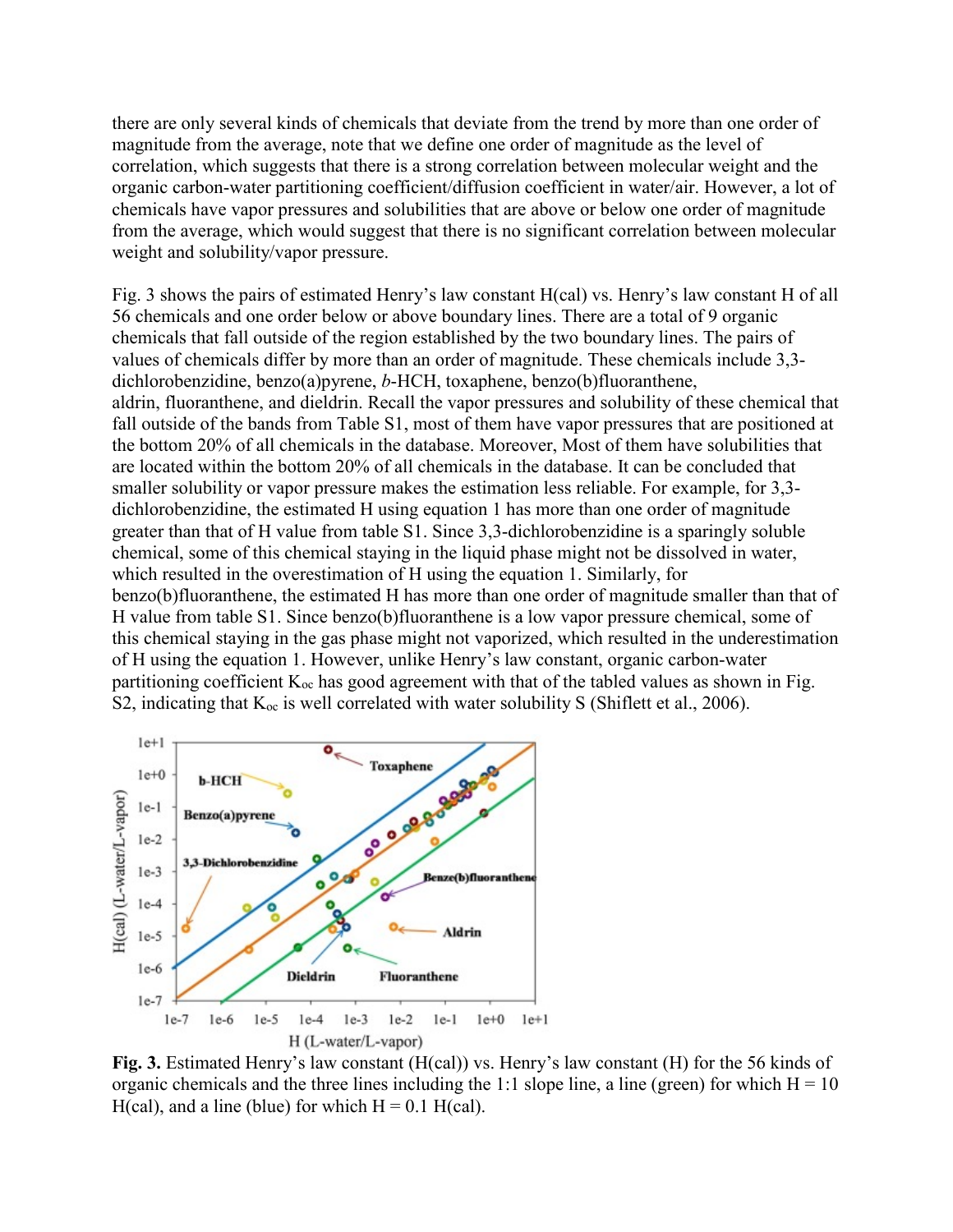

**Fig. 4.** Fractions in different phases for the 56 kinds of organic chemicals with green representing fraction-sorbed, red representing fraction-dissolved, and black representing fractionvapor.

Fractions in different phases for the 56 kinds of organic chemicals have been plotted in Fig. 4. It indicates that fraction-sorbed is the largest while fraction-vapor is the smallest for all of the chemicals. Especially, the fraction-sorbed of some chemicals is close to 1. From the Eqs (3)–(5),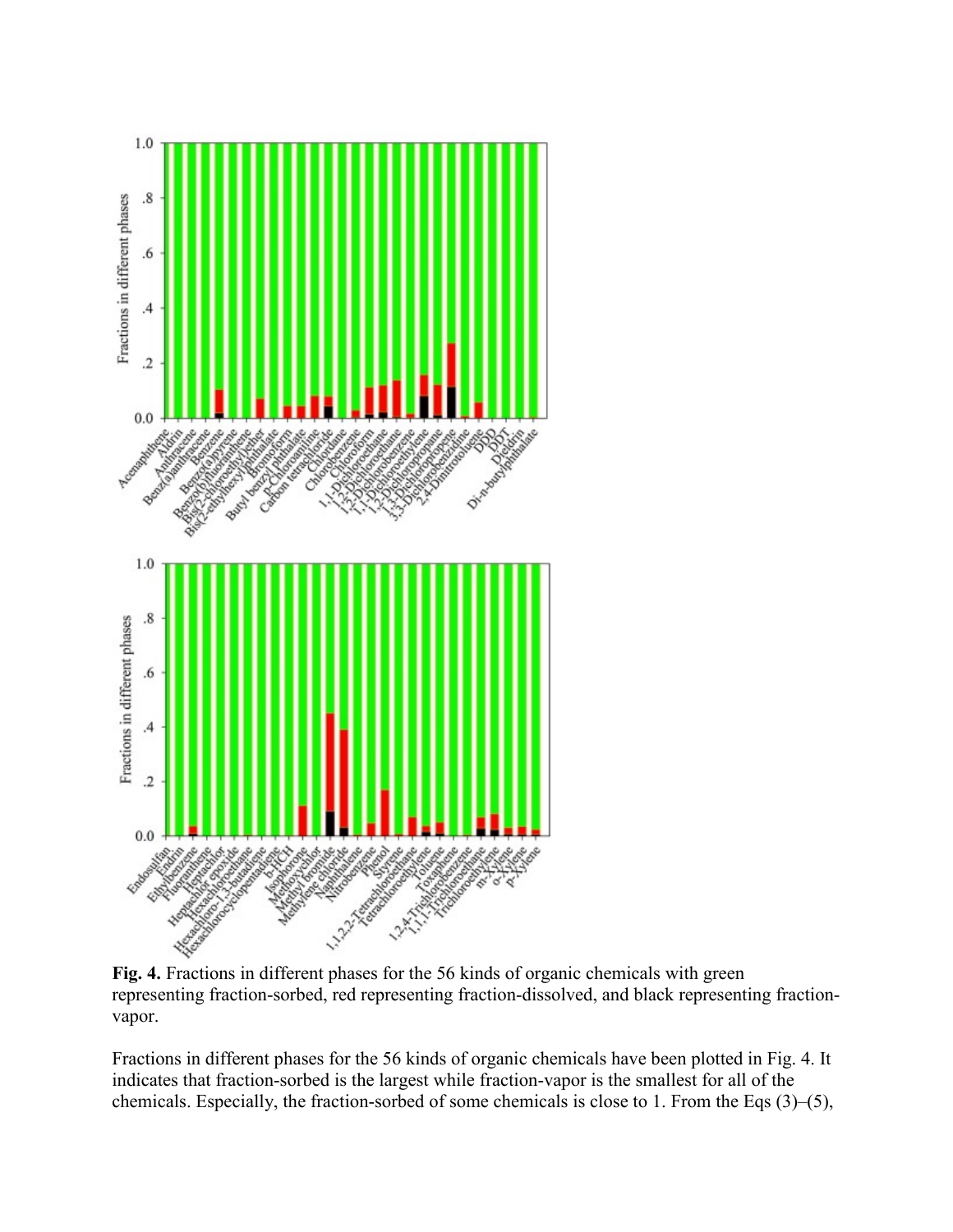the magnitude of fraction-sorbed, fraction-dissolved and franction-vapor have relationship with  $\rho$ , K<sub>s</sub>, H,  $\Phi$ <sub>v</sub> and  $\Phi$ <sub>m</sub>, respectively. Among them, the H and K<sub>oc</sub> of chemicals basically determine the fraction distribution in different phases (Liu et al., 2013). Generally, higher H gives rise to relatively higher fraction in vapor, while lower  $K_{oc}$  caueses higher fraction in water and lower fraction sorbed in soil. Based on this observation and trend, a rough estimated fractions in different phases can be initially figured out by observing these chemical properties, e.g. higher Koc indicates more fraction sobbed in soil and lower fraction dissolved in water; and higher H indicates bigger fraction in vapor than those with lower H, which could help to determine what kind of phases of the chemicals will present in the drain outlet areas. Since for organic contaminants with higher  $K_{\text{oc}}$ , nanoscale particles for in situ remediation could be applied in solid phase resulted from effective subsurface dispersion.

| Group         | <b>Chemical Name</b>       | Time [days] | <b>Chemical Name</b>      | Time [days] |
|---------------|----------------------------|-------------|---------------------------|-------------|
| A             | Benzene                    | 0.054       | Ethylbenzene              | 0.144       |
|               | Bis(2-chloroethyl)ether    | 0.066       | Isophorone                | 0.048       |
|               | <b>Bromoform</b>           | 0.096       | Methyl bromide            | 0.024       |
|               | Butyl benzyl phthalate     | 0.096       | Methylene chloride        | 0.024       |
|               | p-Chloroaniline            | 0.06        | Naphthalene               | 0.78        |
|               | Carbon tetrachloride       | 0.114       | Nitrobenzene              | 0.09        |
|               | Chlorobenzene              | 0.156       | Phenol                    | 0.036       |
|               | Chloroform                 | 0.048       | Styrene                   | 0.588       |
|               | 1,1-Dichloroethane         | 0.048       | 1,1,2,2-Tetrachloroethane | 0.066       |
|               | ,2-Dichloroethane          | 0.042       | Tetrachloroethylene       | 0.186       |
|               | ,2-Dichlorobenzene         | 0.252       | Toluene                   | 0.102       |
|               | 1,1-Dichloroethylene       | 0.06        | 1,1,1-Trichloroethane     | 0.102       |
|               | ,2-Dichloropropane         | 0.048       | Trichloroethylene         | 0.078       |
|               | 3-Dichloropropene          | 0.036       | $m$ -Xylene               | 0.168       |
|               | 3,3-Dichlorobenzidine      | 0.468       | $o$ -Xylene               | 0.138       |
|               | 2,4-Dinitrotoluene         | 0.078       | $p$ -Xylene               | 0.21        |
| B             | Di-n-butylphthalate        | 1.02        | Hexachloroethane          | 1.14        |
|               | Endosulfan                 | 1.26        | $b$ -HCH                  | 1.38        |
|               | Endrin                     | 6.6         | 1,2,4-Trichlorobenzene    | 1.08        |
|               | Heptachlor                 | 6           | Acenaphthene              | 3.06        |
| $\mathcal{C}$ | Bis(2-ethylhexyl)phthalate | 75          | Hexachloro-1,3-butadiene  | 33          |
|               | Chlordane                  | 32.4        | Methoxychlor              | 46.8        |
|               | DDD                        | 29.4        | Toxaphene                 | 57.6        |
|               | Dieldrin                   | 16.8        | Aldrin                    | 31.2        |
|               | Fluoranthene               | 31          | Anthracene                | 15          |
|               | Heptachlor epoxide         | 52.8        |                           |             |
| D             | Benz(a)anthracene          | 228         | <b>DDT</b>                | 420         |
|               | Benzo(a)pyrene             | 600         | Hexachlorocyclopentadiene | 122         |
|               | Benzo(b)fluoranthene       | 228         |                           |             |

**Table 1.** Steady-state time for the 56 kinds of organic chemicals according to the plume moving from source with water flow.

To study the accumulation of a chemical over time, the steady-state here describes the state of the system when a variable, e.g. concentration, remains constant with time changing. Note that equilibrium can exist where it is not necessary to be steady-state while steady-state can also be reached where equilibrium might not be reached (Paces, 1973). Table 1 shows 4 groups of the steady-state time reaching 6 m for the 56 kinds of organic chemicals according to the plume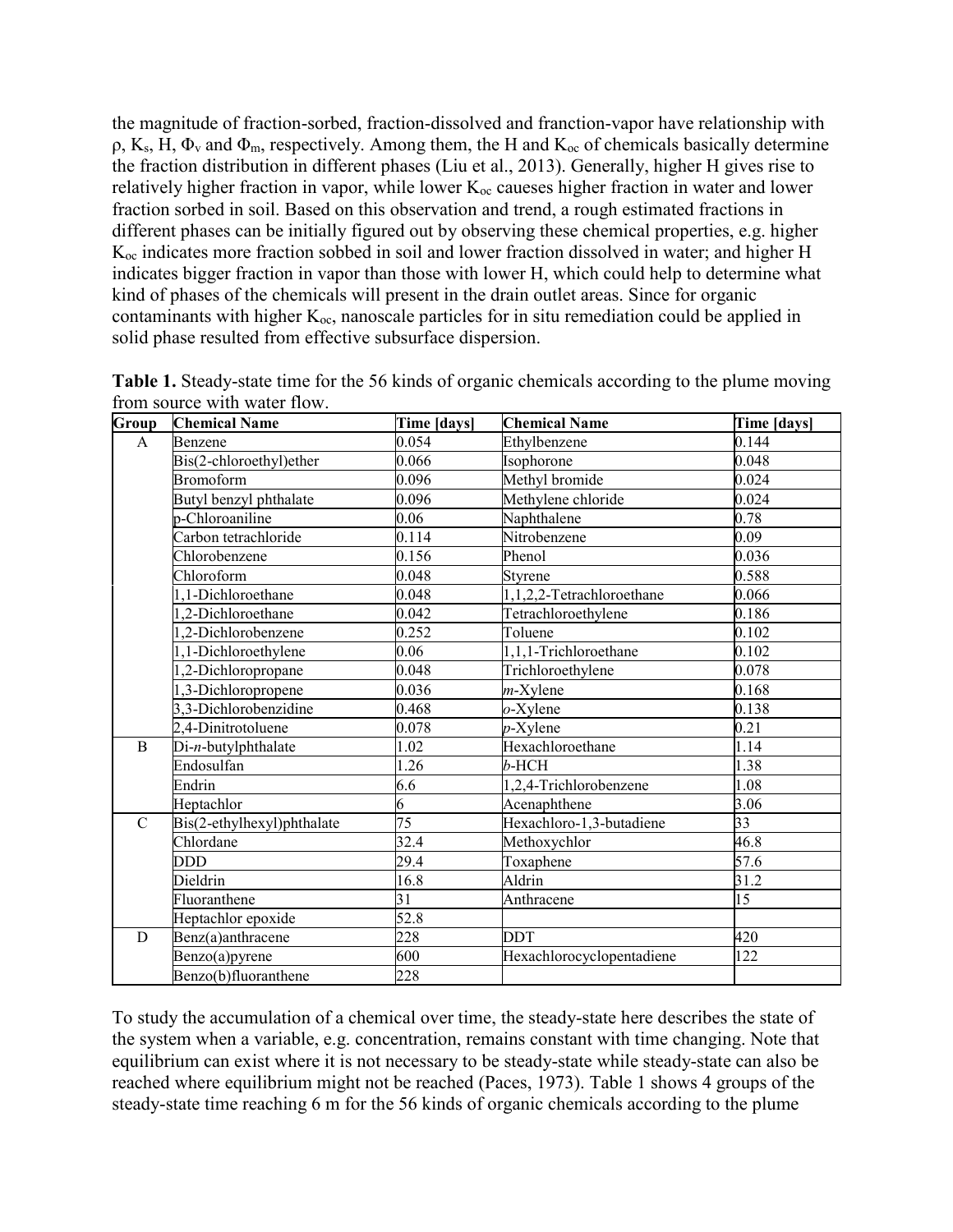moving from the source with water flow. The four groups of chemical are plotted and shown in Fig. S3–S6 based on the steady-state time of 1 day (group A), 1–10 days (group B), 10–100 days (group C) and more than 100 days (group D), respectively.



from source with water flow using equations  $(6)$ – $(13)$ : (a) Methyl bromide; (b) Hexachloroethane; (c) Fluroranthene; and (d) Benzo(a)pyrene. (e) The relationship between x and y directions for plume advection.

We selected one representative chemical from each of the four groups for a further comparison and discussion, such as Methyl bromide (Fig. 5a), Hexachloroethane (Fig. 5b), Fluroranthene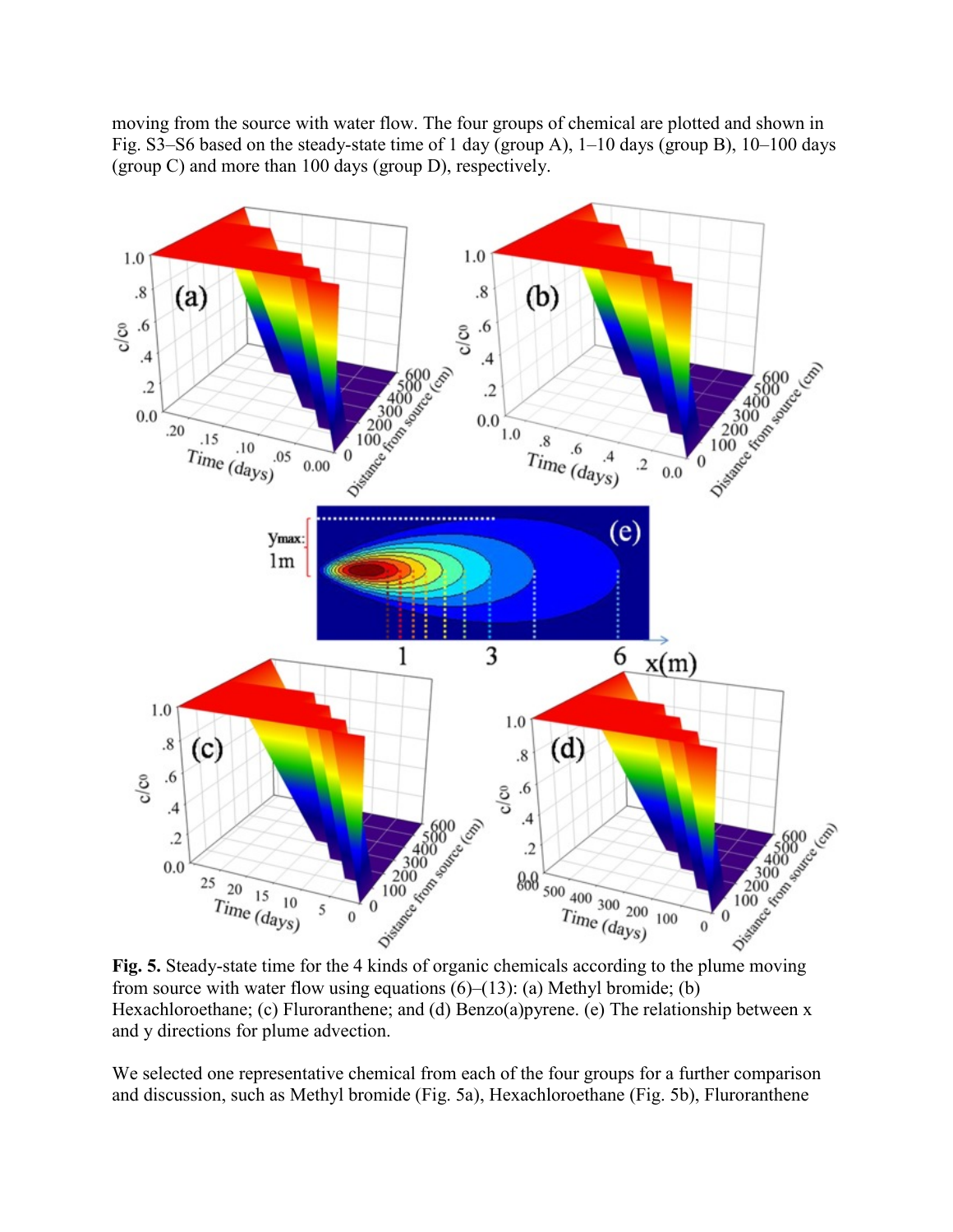(Fig. 5c), and Benzo(a)pyrene (Fig. 5d). Fig. 5a–d show the concentration change from 0 to  $C_0$  from  $x = 0$  to 6 m with the plume moving and Fig. 5e shows the plume can reach 1 m in y direction within 6 m for the 56 kinds of chemicals. All of the four chemicals show the similar shape of the steady-state concentration profiles. Since lower H and  $K_{\infty}$  could make the chemical more hydrophilic and stay with the bulk liquid, lower H and  $k_{oc}$  give rise to shorter time to reach steady-state as Methyl bromide did. However, it will need much more time for Benzo(a)pyrene to reach steady-state within 6 m. Basically, the largest factor affecting advections is  $K_{\text{oc}}$ , since Koc increases, advection decreases, while the change of H does not significantly affect advection due to that the flow moves as a wall from the beginning to the end of the region of interest if without reaction or significant dispersion/diffusion terms. Therefore, the concentration is best represented by a step function, where concentration is either fully encountered or not yet encountered. And the chemical with high  $K_{\text{oc}}$ , e.g. Benzo(a)pyrene, will be easy to stay at the drain outlet area. Moreover, for in situ remediation, the reactions between nanoscale particles and organic contaminants involving sorption, desorption, aggregation will help to study the longterm fate of nanoscale particle, which has been rarely reported, according to the fate and transport of organic contaminants.

## **4. Conclusion**

For the 56 kinds of chemicals we researched, organic carbon-water partitioning coefficient Koc has significant relationship with water solubility and molecular weight. Our calculation indicates that higher organic carbon-water partitioning coefficient results in more fraction sorbed in soil and lower fraction dissolved in water. More importantly, chemicals with high  $K_{\text{oc}}$  will be easier for them to stay at the drain outlet area. It suggests that more effort should be taken to focus on this kind of chemicals when applying the nanotechnology removal for the drain outlet area.

## **Acknowledgements**

All of the authors thank Prof. Paul C. Johnson in Arizona State University for class notes of Contaminant Fate and Transport. ZZ and JW acknowledge the support from JSNN at UNCG.

# **Appendix A. Supplementary data**

Supplementary data associated with this article can be found at [http://dx.doi.org/10.1016/j.enmm.2016.08.001.](http://dx.doi.org/10.1016/j.enmm.2016.08.001)

## **References**

Ávila, C., Bayona, J.M., Martín, I., Salas, J.J., García, J., 2015. Emerging organic contaminant removal in a full-scale hybrid constructed wetland system for wastewater treatment and reuse. Ecol. Eng. 80, 108–116.

Barns, G.L., Thornton, S.F., Wilson, R.D., 2015. Identification of small-scale low and high permeability layers using single well forced-gradient tracer tests: fluorescent dye imaging and modelling at the laboratory-scale. J. Contam. Hydrol. 172, 84–99.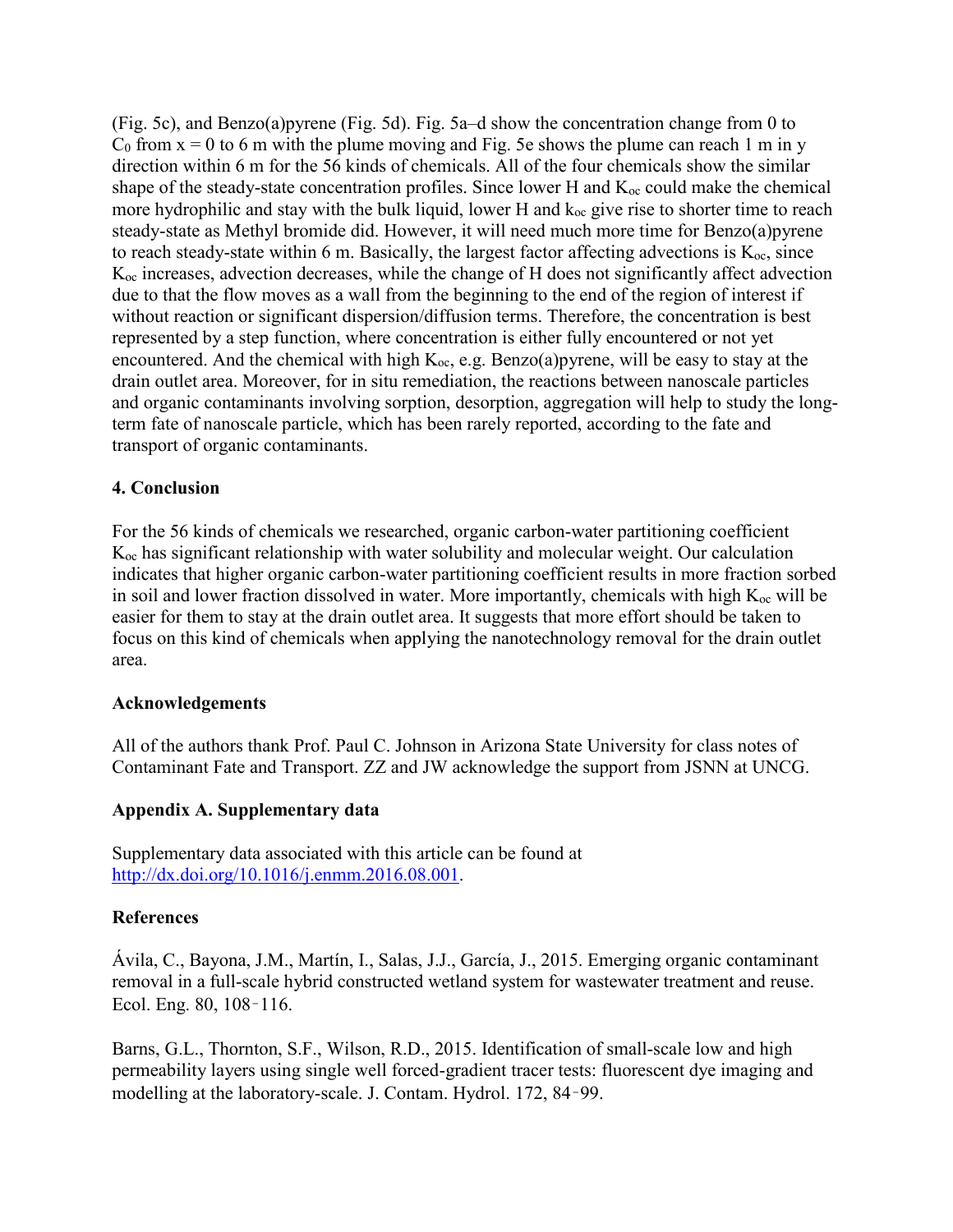Cavanagh, B.A., Johnson, P.C., Daniels, E.J., 2014. Reduction of diffusive contaminant emissions from a dissolved source in a lower permeability layer by sodium persulfate treatment. Environ. Sci. Technol. 48, 14582–14589.

Chabauty, F., Pot, V., Bourdat-Deschamps, M., Bernet, N., Labat, C., Benoit, P., 2015. Transport of organic contaminants in subsoil horizons and effects of dissolved organic matter related to organic waste recycling practices. Environ. Sci. Pollut. Res., 1–12.

Cheng, T., Saiers, J.E., 2015. Effects of dissolved organic matter on the co-transport of mineral colloids and sorptive contaminants. J. Contam. Hydrol. 177–178, 148–157.

Essaid, H.I., Bekins, B.A., Cozzarelli, I.M., 2015. Organic contaminant transport and fate in the subsurface: evolution of knowledge and understanding. Water Resour. Res. 51, 4861–4902.

Georgi, A., Schierz, A., Mackenzie, K., Kopinke, F.-D., 2015. Colloidal activated carbon for insitu groundwater remediation—transport characteristics and adsorption of organic compounds in water-saturated sediment columns. J. Contam. Hydrol. 179, 76–88.

Honkonen, O., Rantalainen, A.-L., 2012. Impact of urbanization on the concentrations and distribution of organic contaminants in boreal lake sediments. Environ. Monit. Assess. 185, 1437–1449.

Huang, S., He, S., Xu, H., Wu, P., Jiang, R., Zhu, F., Luan, T., Ouyang, G., 2015. Monitoring of persistent organic pollutants in seawater of the Pearl River Estuary with rapid on-site active SPME sampling technique. Environ. Pollut. 200, 149–158.

Lesser, L.E., Johnson, P.C., Aravena, R., Spinnler, G.E., Bruce, C.L., Salanitro, J.P., 2008. An evaluation of compound-Specific isotope analyses for assessing the biodegradation of MTBE at port hueneme, CA. Environ. Sci. Technol. 42, 6637–6643.

Liu, W.-X., He, W., Qin, N., Kong, X.-Z., He, Q.-S., Ouyang, H.-L., Xu, F.-L., 2013. The residues, distribution, and partition of organochlorine pesticides in the water, suspended solids, and sediments from a large Chinese lake (Lake Chaohu) during the high water level period. Environ. Sci. Pollut. Res. 20, 2033–2045.

Lundegard, P.D., Johnson, P.C., 2004. A composite plume approach for the analysis of dissolved contaminants in ground water vs. distance from source areas. Ground Water Monit. Rem. 24, 69–75.

Luo, H., 2009. Field and Modeling Studies of Soil Vapor Migration into Buildings at Petroleum Hydrocarbon Impacted Sites. Arizona State University, Ann Arbor.

Paces, T., 1973. Steady-state kinetics and equilibrium between ground water and granitic rock. Geochim. Cosmochim. Acta 37, 2641–2663.